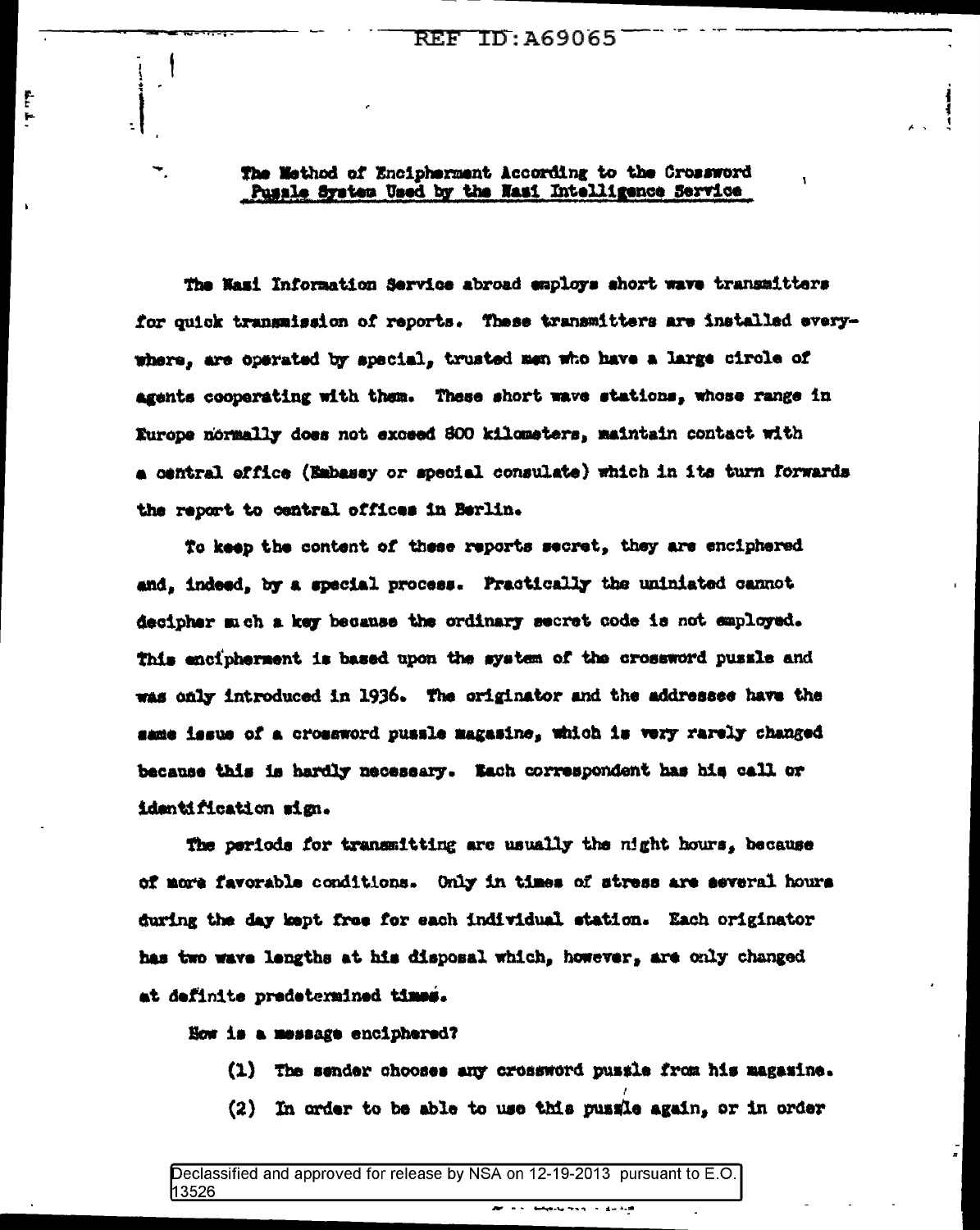**REF ID: A69065** 

to avoid arousing suspicion in case his dwelling should be searched and the magazine found, he works with transparent paper, which is laid over the pussle.

How the real work bagins.

(3) Above the pussie the individual cells including the black

eells are mumbered consecutively from left to right.

|  |  |   |  |  |   | . |  |  |
|--|--|---|--|--|---|---|--|--|
|  |  |   |  |  | m |   |  |  |
|  |  |   |  |  |   |   |  |  |
|  |  | . |  |  |   |   |  |  |

(4) The plain text is inscribed, one letter in each cell. (Ch

is replaced by Q. J or T by I).

|    |  | LA 25 NI. | íЪ.     | $\mathbf{M}^{\mathbf{L}}$ |                                 | $U   S   T \mathbb{S} \mathbb{S} \mathbb{S} \subset \mathbb{S}$ |   |          | N | $\ddot{\phantom{1}}$ |  |
|----|--|-----------|---------|---------------------------|---------------------------------|-----------------------------------------------------------------|---|----------|---|----------------------|--|
|    |  |           | $E$ $A$ |                           | 上頭下顔。                           |                                                                 | o | <b>C</b> |   |                      |  |
| ່ວ |  |           |         |                           | $N$ $T$ $H$ $H$ $H$ $g$ $g$ $g$ |                                                                 |   |          |   |                      |  |

(5) Nulls are written in the black cells, partly to simplify

enciphering and partly to make decipherment difficult for the enexy.

(6) Now the letters, including those in the black cells, are sounted.

(7) The heading of the message is determined and this is done in five groups of figures. Each group consists of a four-place number to avoid errors.

To nake the heading easy to read, a long parallelogram is divided into . Mre boxes and the individual figure groups are entered in these succossively: (a) Date, (b) time of sending, (c) Wumber of Latters in the message, (d) Page in the crossword pussle book, (e) Page in the key.

| 3105 | 2315 | 0.049 | 0004 | 0012 |
|------|------|-------|------|------|
|      |      |       |      |      |

سيوب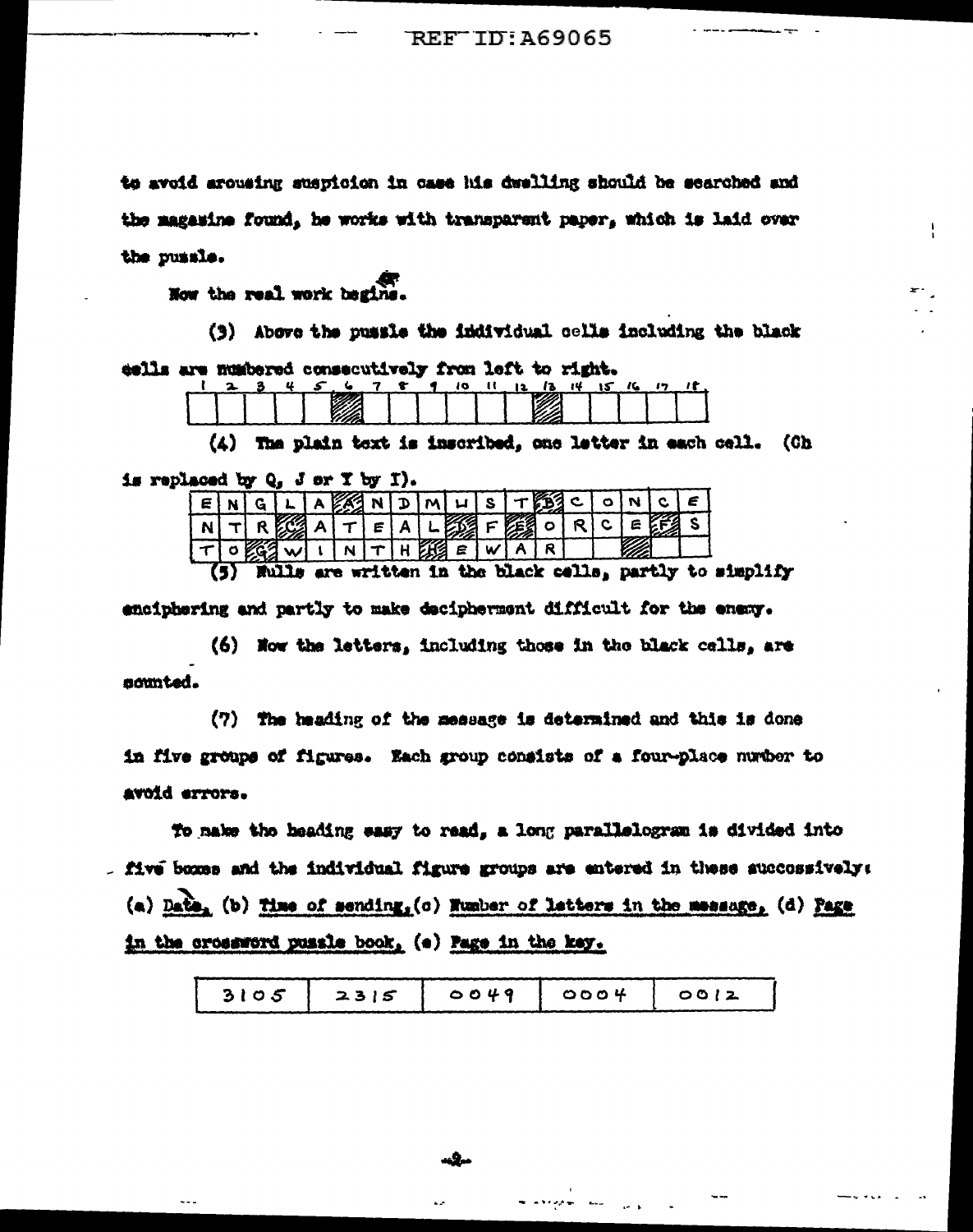## Macipherment

(1) On the page of the key as many consecutive words are selected as there are cells in the horisontal line of the plain text crossword possle. beginning at the top of the page and including any caption which may be present. Only complete words, no abbreviations, no single letters and no figures are used.

If the page is divided, as a matter of principle the left side is taken unless some special arrangement has been mude.

(2) The initial letters of the words selected are written out in order, beginning at the top.

> GRECVVANGHMILRBNF! 615 43 17 18 1 13 7 8 12 9 11 16 2 14 5 10

(3) When that has been done, the latters are numbered serially according to their accurrence in the alphabet in such fashion that the first letter of the alphabet is called number one. If the first letter is missing, the next following one gets this number. If any letter occurs more than once, on its second occurrence it gats the next consecutive number,

سۇپ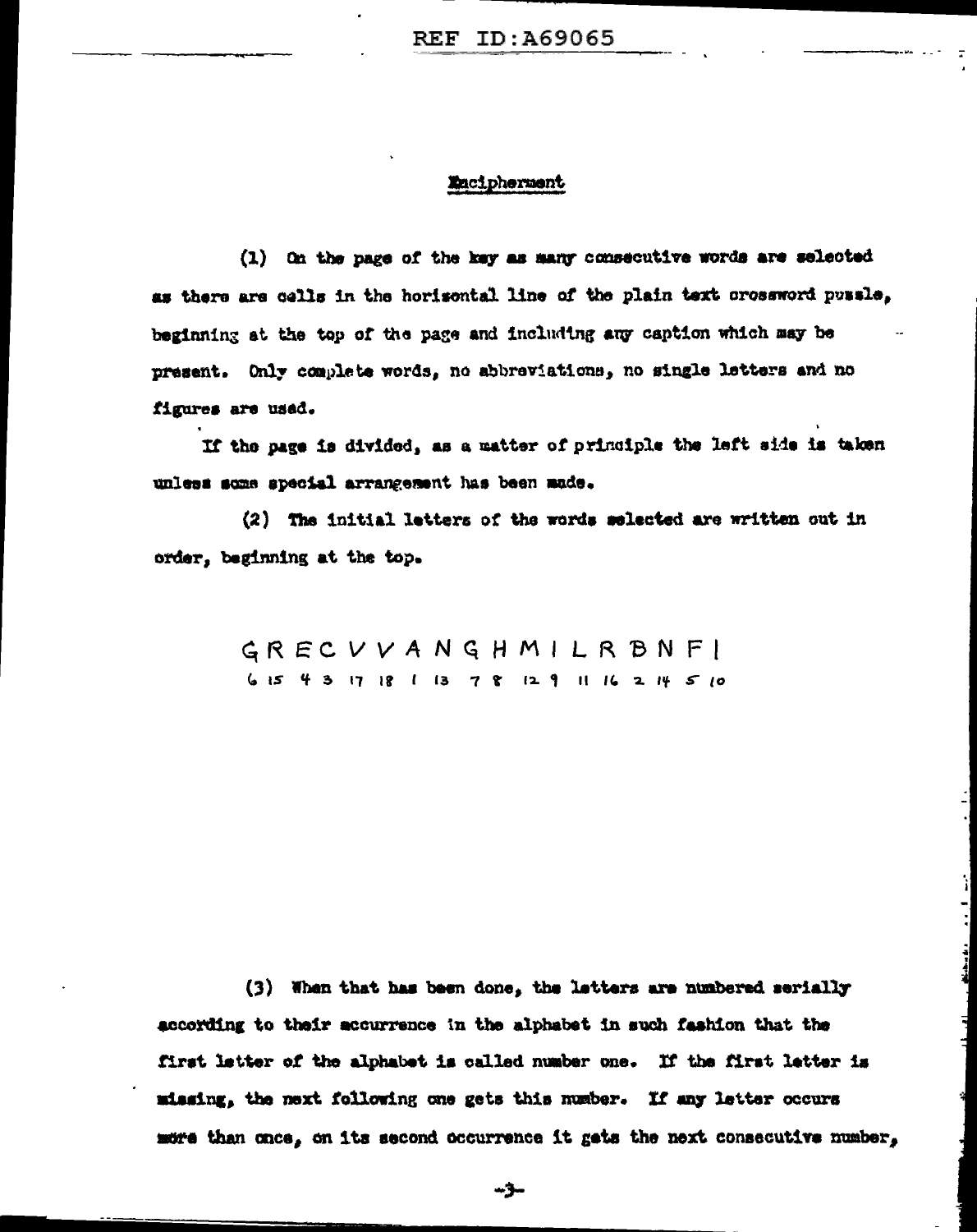etc. The highest number must coincide with the number of cells. (Example af case 2, the letters 0 and V above.)

(4) Then this has been coupleted, the plain text letters in the rectangle are transcribed according to the numerical key. For convenience of control and accuracy, the text is then transcribed in groups of five letters, five groups to the line.

The total number of letters must check with that given in the heading.

> NETOC LCWGR GCFEN TMLHU DETEA ESBOR SFWDA HNENT OCRAA IATN

(5) The text thus enciphered is transmitted by short wave as follows: The sender at the appointed time first sends his international call sign, then his recognition signal in plain, repeating several times. After that comes the heading, then the message, then finally the signing off signal (international). After one minute, the whole is repeated.

∼∱∽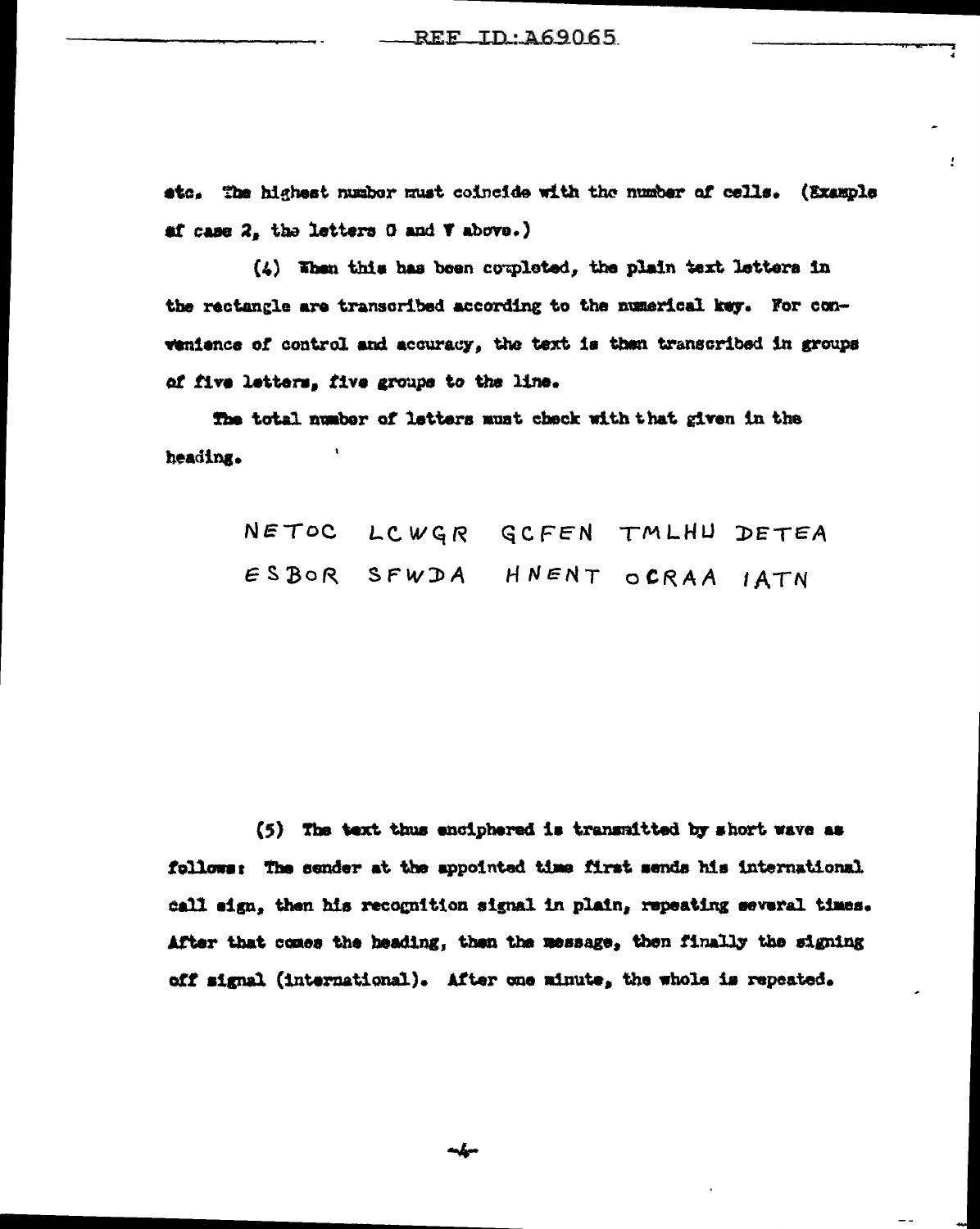**REF ID: 469065** 

## Deciphering

This is simply the reverse of the above.

(1) When such an enciphered message has been received the letters are arranged in groups of five to have a good check and to facilitate work.

<u>Hel Mr Hughe</u>

(2) The heading gives the page of the key and the page of the crossword pussle as well as the letter count.

(3) First turn to the page of text and lay transparent paper over it and above the pussle number the horisontal cells (See Page two Paragraph 3). Thus, one knows at once how many letters are required on the key page and then in what order the letters and the plain text are to be inscribed in the crossword pussle pattern, beginning at the top.

(4) The number of squares is counted, corresponding to the check number in the heading and immediately blocked off in pencil to prevent making any mistakes in deciphering. Wrample:

|        | m |  |        |              |  |  |              |  |
|--------|---|--|--------|--------------|--|--|--------------|--|
|        |   |  |        | ,,,,,        |  |  |              |  |
|        |   |  |        |              |  |  |              |  |
| ,,,,,, |   |  | .,,,,, | 医胃室下垂 计单位定义器 |  |  | <u>Ville</u> |  |

(5) On the key page the letters are written out vertically. beginning at the top and numbered in alphabetical order. (See page 2. Encipherment, Section 2.)

(6) Now the letters of the enciphered message are entered corresponding to the numerical key in the cells of the crossword pussle

≁5∼

 $\mathbf{I}$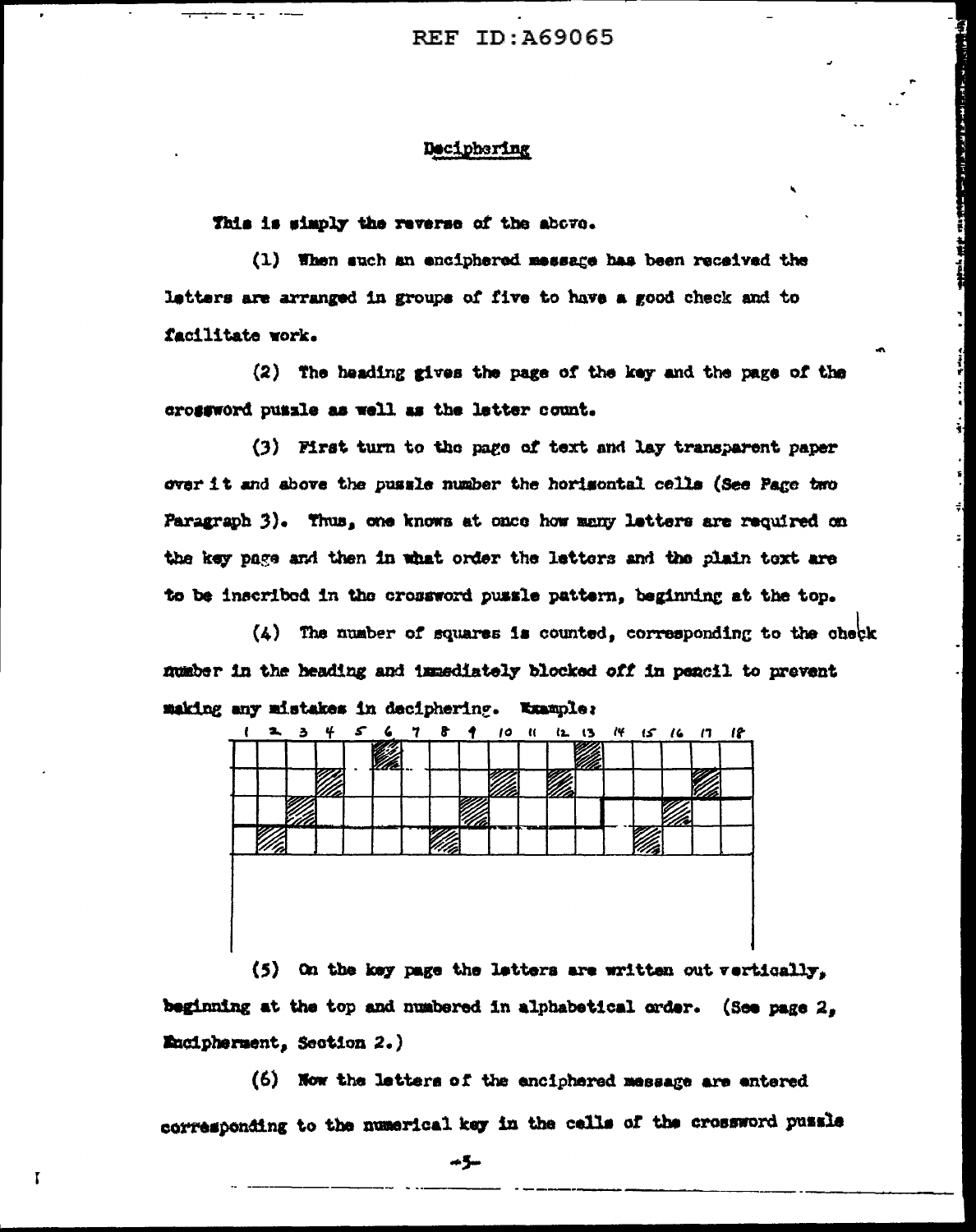pattern, beginning with the column whose number comes first on the key page.

 $(7)$  When all the latters have been entered, those falling in the black cells are crossed off so as not to interfere with the reading of the plain text.

Enclosed is a crossword pussle magasine, according to which the explanations have been made.<sup>\*</sup>

As a matter of principle, only 110 letters are to be used for any one message. If the message contains more letters than this, it is broken up into two parts, each with its own heading.

\* We do not have the enclosure referred to.

÷А

 $\sim$   $\lambda$ 

-6

٠.

 $\ddot{\cdot}$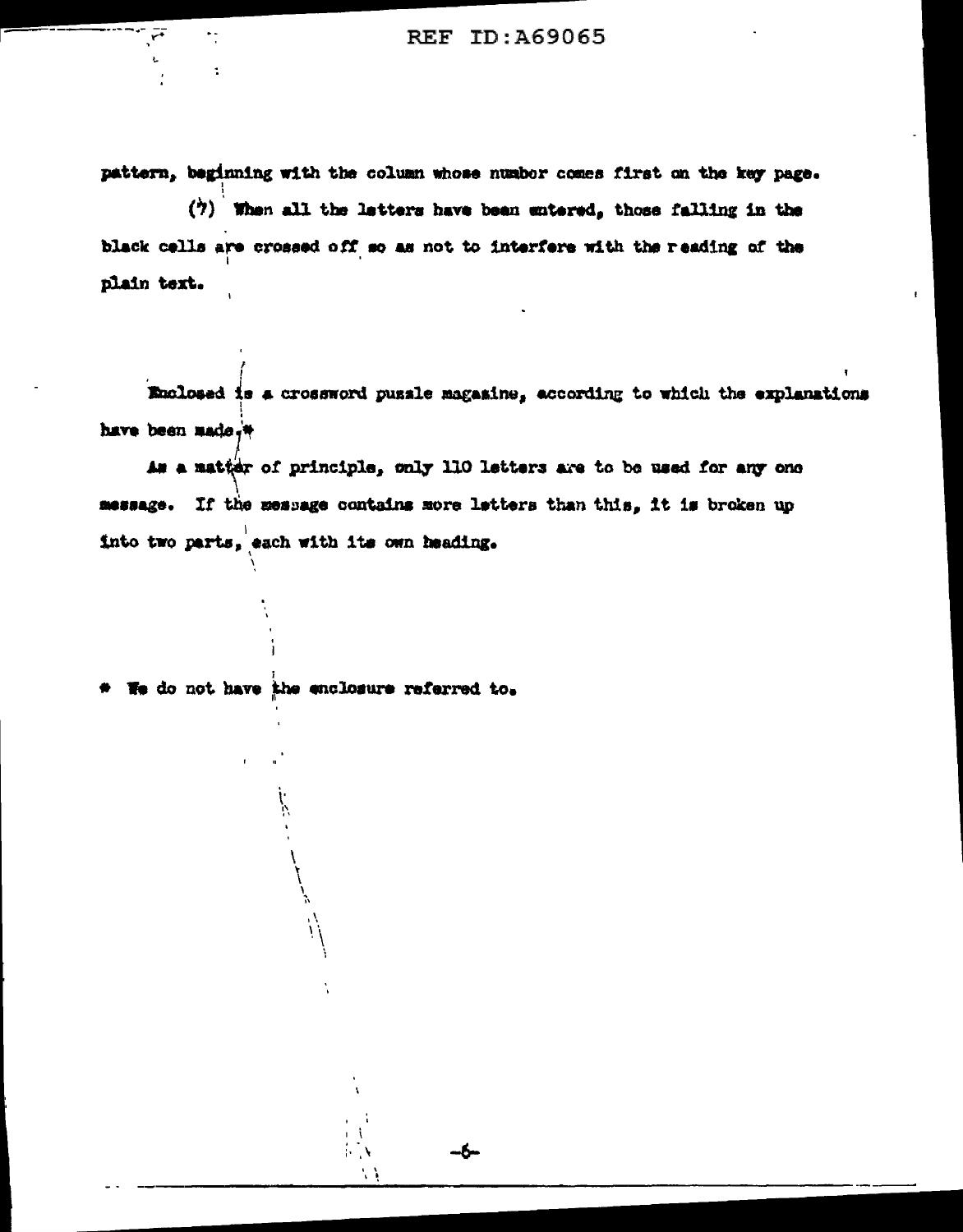REF ID:A69065

 $\mathbf{r}$ 

**SECRET** 

|                 | 2         | 13                             |        | 5             | G          |                      | <b>M</b> |              | 9                           | то                         | Ш                                             | IJ,              | 13  | 14              |                            |                 | iŀ.            | 17                           | w             | 17              | 50  | 121  |
|-----------------|-----------|--------------------------------|--------|---------------|------------|----------------------|----------|--------------|-----------------------------|----------------------------|-----------------------------------------------|------------------|-----|-----------------|----------------------------|-----------------|----------------|------------------------------|---------------|-----------------|-----|------|
| 122             | $\bullet$ |                                |        |               |            |                      |          | 23           |                             |                            |                                               | -                |     |                 |                            |                 |                |                              |               |                 |     |      |
| 区               |           |                                |        |               |            |                      |          | ञ्च          |                             |                            |                                               |                  |     |                 | 生産のマ                       |                 |                |                              |               |                 |     |      |
| þ3              |           |                                |        | 29            |            |                      | 50       |              |                             | <b>Rep</b>                 | ३१                                            |                  |     |                 | 32                         |                 |                |                              |               | Ш               |     |      |
| <b>I</b> F      |           |                                | 35     |               | 222336     |                      |          |              | $\mathcal{C}^{\mathcal{C}}$ | 137                        |                                               |                  |     | 133             |                            |                 | $\mathbb{R}^3$ | 39                           | 48            |                 |     |      |
| ļπ              | ٠         | Ā                              |        |               | 742        |                      |          |              | -143                        | ▲                          | 蠿                                             | 14               | 帶   |                 |                            |                 | 46             | <b>1999 47</b>               |               |                 |     |      |
| $\overline{AB}$ |           |                                |        | 79            |            | <b>RANGSO</b><br>Man |          |              |                             |                            | 31                                            |                  | 32  |                 |                            |                 | 153            | 134                          | $\mathcal{F}$ |                 |     |      |
| Ø               |           | 38835                          |        |               |            | 57                   |          | <b>NAMES</b> | 37                          |                            |                                               | 38               |     |                 | $\frac{39}{16}$            | 39              |                |                              |               |                 |     |      |
| 取り              | छा        | 162                            |        |               |            |                      | ïJ       | 64           |                             | $\frac{1}{2}$              | 65                                            |                  |     |                 | $\mathcal{L}(\mathcal{G})$ |                 |                |                              |               | 67              | w   |      |
| 70              |           |                                |        | <b>Bester</b> |            |                      |          |              | <b>Report</b>               |                            |                                               |                  |     | 73              | 74                         |                 |                |                              | 踩             | 75              |     |      |
| 75              |           |                                |        | 77            |            | <b>REAL</b>          | 78       |              | Ħ                           |                            |                                               |                  | IJσ | 躑               | IJТ                        |                 |                | <b>1959 82</b><br>- 33<br>×. |               |                 | h,  |      |
| 83              |           |                                |        |               |            |                      |          |              |                             |                            | $\mathcal{H}^{\prime}$<br>Y.                  | 133              |     | 56              |                            |                 | 157            | 66                           |               |                 |     |      |
| 两               |           |                                | 888990 |               | Ы          |                      |          |              | 阪                           |                            | 93                                            |                  |     |                 |                            | श्र             | <b>1992</b>    | 195                          |               |                 |     |      |
| 96              |           |                                | 97     | 图             | ŦЪ         |                      |          | 99           | 露                           | $\overline{\mathbf{c}}$    |                                               |                  |     | <b>TOV</b>      |                            |                 |                |                              |               | <b>Read Fox</b> |     |      |
| TO4             |           | ÷.<br>$\mathbf{v}_\mathrm{sc}$ |        | 鬱             |            |                      |          | KX.          | īОТ                         | $\bullet$                  |                                               | K.               |     |                 |                            |                 |                |                              | Ю             |                 |     |      |
|                 |           |                                | গ্ৰাত  |               |            |                      |          |              |                             |                            |                                               | गर               |     |                 | <b>Barbara</b>             | 113             |                |                              |               |                 |     |      |
| ਜ਼ਿਸ਼ੇ"         | Tiis      | mб                             |        |               |            | <b>1988 (17</b>      |          |              |                             | <b>Bassa</b> lius<br>Bassa |                                               |                  |     | ij\$            | עמון                       | 2               |                |                              |               | $\sum$          | 125 | TEX. |
| 123             |           |                                |        | 圞             | 阷          | 127                  |          |              |                             | 125                        | <b>March 1997</b><br>NGC 1998<br>NGC 1998 Viz |                  |     |                 |                            | ×<br><b>iso</b> |                | 31                           |               |                 |     |      |
| 132             |           |                                |        | 133           |            | एप                   |          |              |                             | 135                        | 136                                           |                  | 慈愛  | $\overline{37}$ |                            |                 | ж              | 138                          |               |                 |     |      |
| 139             |           |                                | 羉      | <b>140</b>    | <b>141</b> |                      |          |              | 142                         |                            |                                               | <b>RESIDENTS</b> |     |                 |                            |                 | 144            |                              |               | 1143            |     |      |
| 1146            |           |                                | i47    |               |            |                      |          | প্ৰাৰম       |                             |                            |                                               | 南                |     |                 |                            | हाड             |                |                              | 151           |                 |     |      |
| $\sqrt{52}$     |           |                                |        |               |            |                      |          | 155          |                             |                            |                                               |                  |     |                 |                            | ब्राडक          |                |                              |               |                 |     |      |
| 135             |           |                                |        |               |            |                      |          | 1136         |                             |                            |                                               |                  |     |                 |                            | 157             |                |                              |               |                 |     |      |

SECRET  $W$ ask. Post Jan 12, 1941

 $-2$